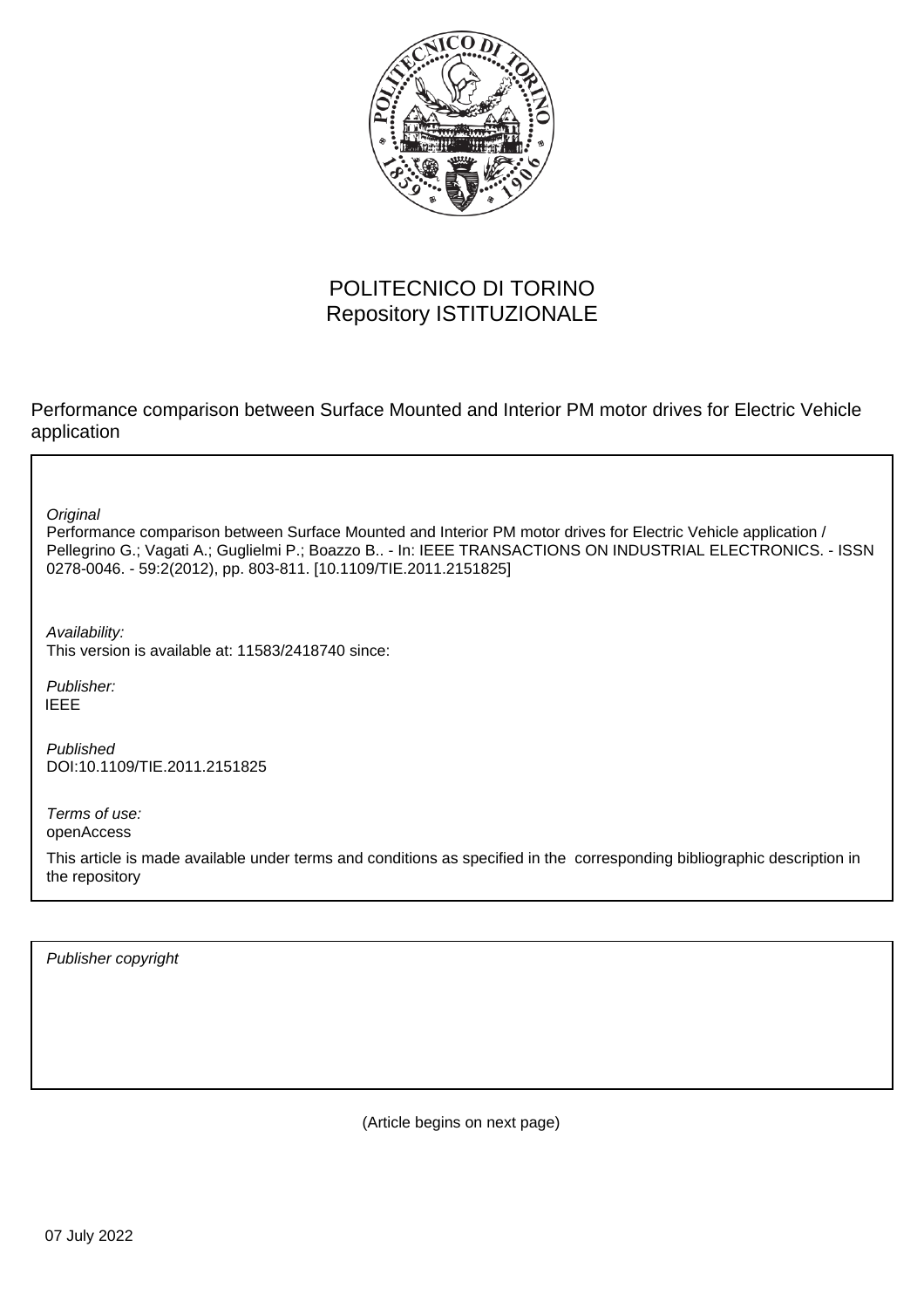# Performance comparison between Surface Mounted and Interior PM motor drives for Electric Vehicle application

Gianmario Pellegrino, *Member, IEEE*, Alfredo Vagati, *Fellow, IEEE*, Paolo Guglielmi, *Member, IEEE*, and Barbara Boazzo

*Abstract* **– Electric Vehicles make use of permanent magnet synchronous traction motors for their high torque density and efficiency. A comparison between interior permanent magnet (IPM) and surface mounted permanent magnet (SPM) motors is carried out, in terms of performance at given inverter ratings. The results of the analysis, based on a simplified analytical model and confirmed by FE analysis, show that the two motors have similar rated power but that the SPM motor has barely no overload capability, independently of the available inverter current. Moreover the loss behavior of the two motors is rather different in the various operating ranges with the SPM one better at low speed due to short end connections but penalized at high speed by the need of a significant de-excitation current. The analysis is validated through finite-element simulation of two actual motor designs.** 

*Index Terms***—Electric Vehicle, PM Synchronous motors, PM motor drives, Constant-power speed range, Iron loss, High speed AC drives..**

# I. INTRODUCTION

he diffusion of Electric Vehicles (EV) in the urban context is only matter of time, since adoption of zero emission vehicles, either powered by chemical accumulators or fuel cells, is becoming mandatory, for the well known reasons. Indeed, this adoption will be gradual, also for the related need of infrastructures, but it is already accepted that EVs will represent the solution for urban mobility in the next future. T

On the other hand, the choice of the electric drive-train most suited to this application is still matter of discussions. The most used electric motors in this sense are up to now induction motors (IM) and permanent magnet (PM) synchronous motors [1]. The former are adopted for their ruggedness and availability, while the latter are generally chosen for their higher torque density and efficiency.

Among PM motors, surface-mounted (SPM) and interior PM (IPM) types are both considered [1-2], and an exhaustive comparison between the respective performances has not been made yet. In [3] a thorough comparison is carried out for a starter-generator. Most of the more recent research in this field has being devoted to motors with non overlapping windings, either with SPMs [4-5] or IPMs [6-7], though such IPM machines are often very similar to SPM ones for magnets layout and for having rather a low saliency.

1

Moreover, it is recognized that concentrated windings reduce the saliency of any IPM machine and thus part of their specific advantages that are related to the reluctance torque component [8]. For these reasons this paper focuses on the comparison between a SPM machine with concentrated windings and an IPM machine with distributed windings and four flux barriers per pole. As evidenced by Fig. 1, the selected machine types are at the opposite ends of the spectrum in terms of manufacturing complexity. Most of other combinations such as simpler IPM rotors and stators, including fractional slots ones, stay in between the two considered here.



Figure 1. Example motors, having the same continuous torque, power and current  $(P_1, T_1, i_1)$ . The two motors have the same stator diameter and stack length.

The paper follows the work presented in [9] where the SPM and IPM motor drives have been compared at given vehicle specification and inverter size. It was shown that:

- the continuous power of SPM and IPM motors is practically the same.
- The SPM motor is easier to manufacture, and has shorter end connections and then a bit shorter overall length.
- The IPM motor has a very good overload capability, over the entire speed range, while the SPM motor has not, independently of the applied current.
- High speed losses affect both the motors, due to PM losses for SPM and slot harmonic losses for IPM.

In this paper the results of [9] are reviewed and further aspects of the comparison are outlined:

- The efficiency maps over the whole torque versus speed operation area.
- The detail of the different losses of the two motors.
- The different behavior at partial load.

# A. *Specifications of an EV drive*

In general, EVs require a constant-torque region at low speed and a constant-power region at high speed [10]. The continuous torque at low speed is dictated by the maximum slope specified for hill climbing, while the continuous power

Manuscript received December 20, 2010. Accepted for publication April 6, 2011.

Copyright (c) 2009 IEEE. Personal use of this material is permitted. However, permission to use this material for any other purposes must be obtained from the IEEE by sending a request to pubspermissions@ieee.org.

G. Pellegrino, A. Vagati, P. Guglielmi and B. Boazzo are with the Department of Electrical Engineering, Politecnico di Torino, 10129 Torino, Italy (e-mail: gianmario.pellegrino@polito.it, alfredo.vagati@polito.it, paolo.guglielmi@polito.it, barbara.boazzo@polito.it)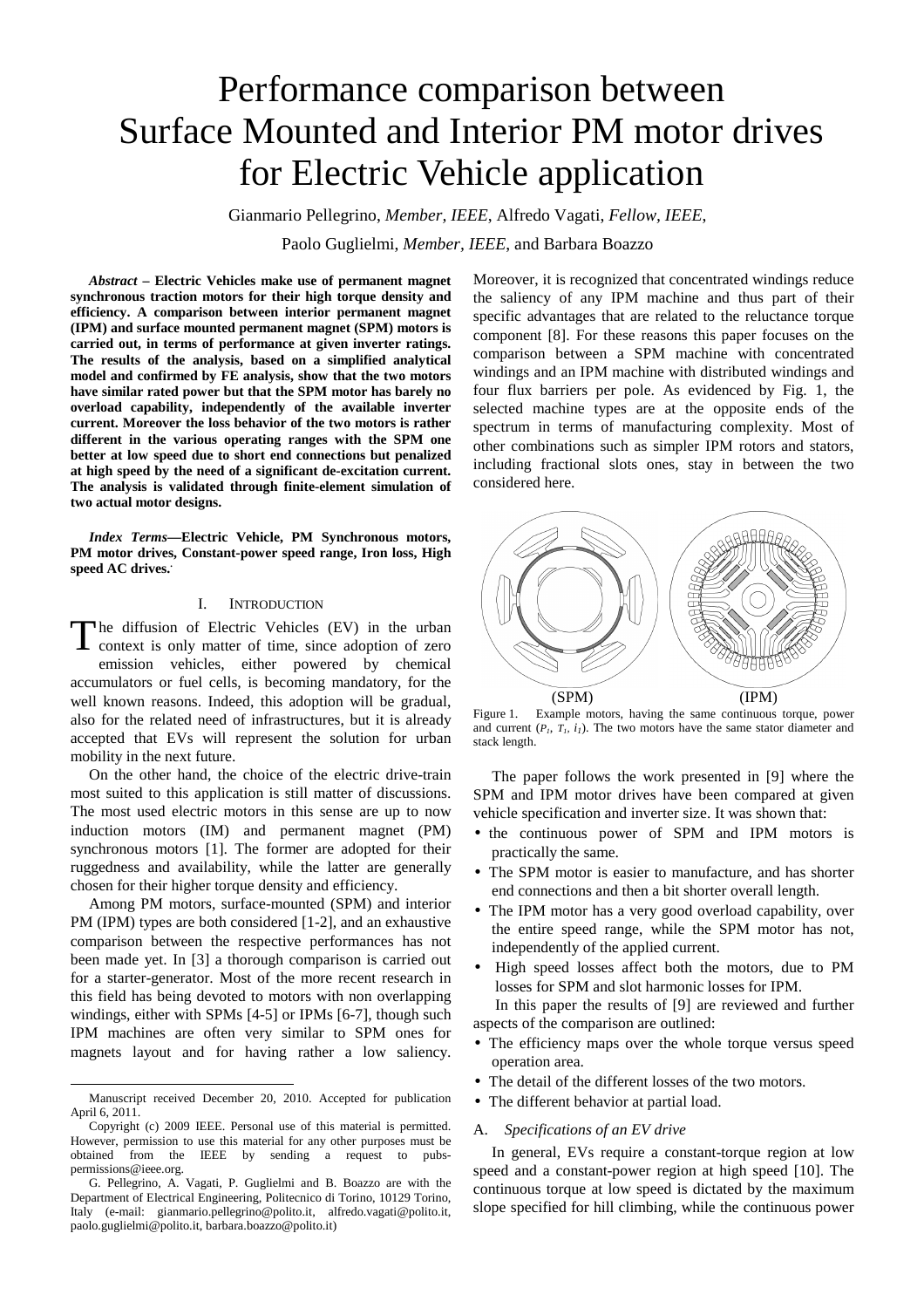determines the maximum cruising speed of the vehicle. Intermittent overload for short durations is required for vehicle accelerations at any speed. At overload, the motor is thermally safe at least for a couple of minutes while the inverter and battery maximum ratings limit the output power: i.e. the inverter current determines the maximum torque while in general it is the battery that limits the maximum power. *The overload capability typical of the electric motors is a great advantage with respect to internal combustion engine (ICE) driven vehicles and must be conveniently exploited in EVs*.

The characteristics of a traction drive for EV are sketched in a general form in Fig. 2: both rated (continuous line) and overload (dashed line) curves show constant torque and constant power zones. Quite often the obtained overload performance does not match Fig. 2 up to maximum speed due to voltage limitation. Nevertheless, overload is welcome at large speed too, either for accelerating or possibly to regenerate power. The overload feature is the key point of the comparison in [9].



Figure 2. Example of schematic EV specification: rated (continuous) and overload (dashed) torque versus speed characteristics.

The power performance at base speed is not evidenced as one of the strict specifications in Fig.2 and it is normally introduced only as a reference point. In other words, once the basic performance requirements  $(T_1, T_0, P_1)$  are fulfilled, two drives can be comparable even if their power at base speed is not exactly the same.

Among the drive characteristics, efficiency has a particular importance, especially when the regenerative braking is exploited, like in urban cycle. For this type of workload a better efficiency of the motor drive can make the difference in terms of vehicle range. The efficiency comparison between two drives should refer to a specific vehicle cycle. As a general basis for comparison, efficiency maps over the entire torque – speed region will be given for the two motors, so that different driving cycles may be evaluated case by case.

Last, the quality of steel laminations plays a key role at high speed for both machines. For this reason the same high speed steel grade will be adopted for the two motors and the effects of this choice will be discussed.

#### II. MODELING OF THE SPM MOTOR DRIVE

# *A. Power curve at continuous current i1.*

In Fig. 3 the vector flux-weakening trajectories at rated current  $i_l$  are shown for the SPM motor drive. In the constant-torque zone (point  $A_1$ ) the current vector is in quadrature to the PM flux for maximum torque per Ampere (MTPA) operation. At higher speed the current vector is rotated to reduce the flux linkage and keep the voltage within the inverter limit. An ideal flat power curve is obtained if the current-dependent flux  $L_{eq}$   $i_l$  equals the PM flux linkage  $\lambda_m$ , [11] that is the situation shown in Fig. 3:

$$
\lambda_m = L_{eq} \cdot i_1 \tag{1}
$$

where *Leq* is the SPM motor inductance. The corresponding power versus speed curve is reported in Fig. 4 (continuous line).



Figure 3. Vector diagram of the SPM motor at rated current  $(i_l)$  and at the no-load current amplitude needed at maximum speed (*i10*).

d



Figure 4. Per-unit power versus speed of the SPM motor at rated current  $(i<sub>I</sub>)$  and no-load current, maximum speed  $(i<sub>I0</sub>)$ .

At high speed, the power factor tends to one, since the flux and current vectors tend to be in quadrature to each other (Fig. 3, vectors in position  $C_1$ ). Thus the power asymptotically tends to the limit value:

$$
P_{lim} = \frac{3}{2} \cdot V \cdot i_1 \tag{2}
$$

where *V* is the maximum phase voltage amplitude. In Fig. 4 the per-unit continuous power is plotted: if power losses are disregarded the output power curve has nearly the shape of the power factor. Therefore at base speed (point  $A_1$ ) the p.u. power is nearly 0.7 (Fig. 4) as the power factor is (the current leads the flux vector by 45 degrees in Fig. 3).

In Fig. 3,  $\lambda_{min}$  is representative of the flux amplitude to be respected at maximum speed, to cope with the voltage limit:

$$
\lambda_{\min} = \frac{V}{\omega_{\max}}\tag{3}
$$

 $\lambda_{min}$  is given by (3), where the resistive drop has been disregarded. Because of the voltage limit, also at partial load and no-load the flux amplitude must be limited, at high speed, by means of a de-magnetizing current. In particular, the worst-case de-magnetizing current  $i_{10}$  is represented in Fig. 3 and its amplitude is:

$$
i_{10} = i_1 \cdot \left(1 - \frac{\lambda_{min}}{\lambda_m}\right) \tag{4}
$$

The need for some flux-weakening current at light and no-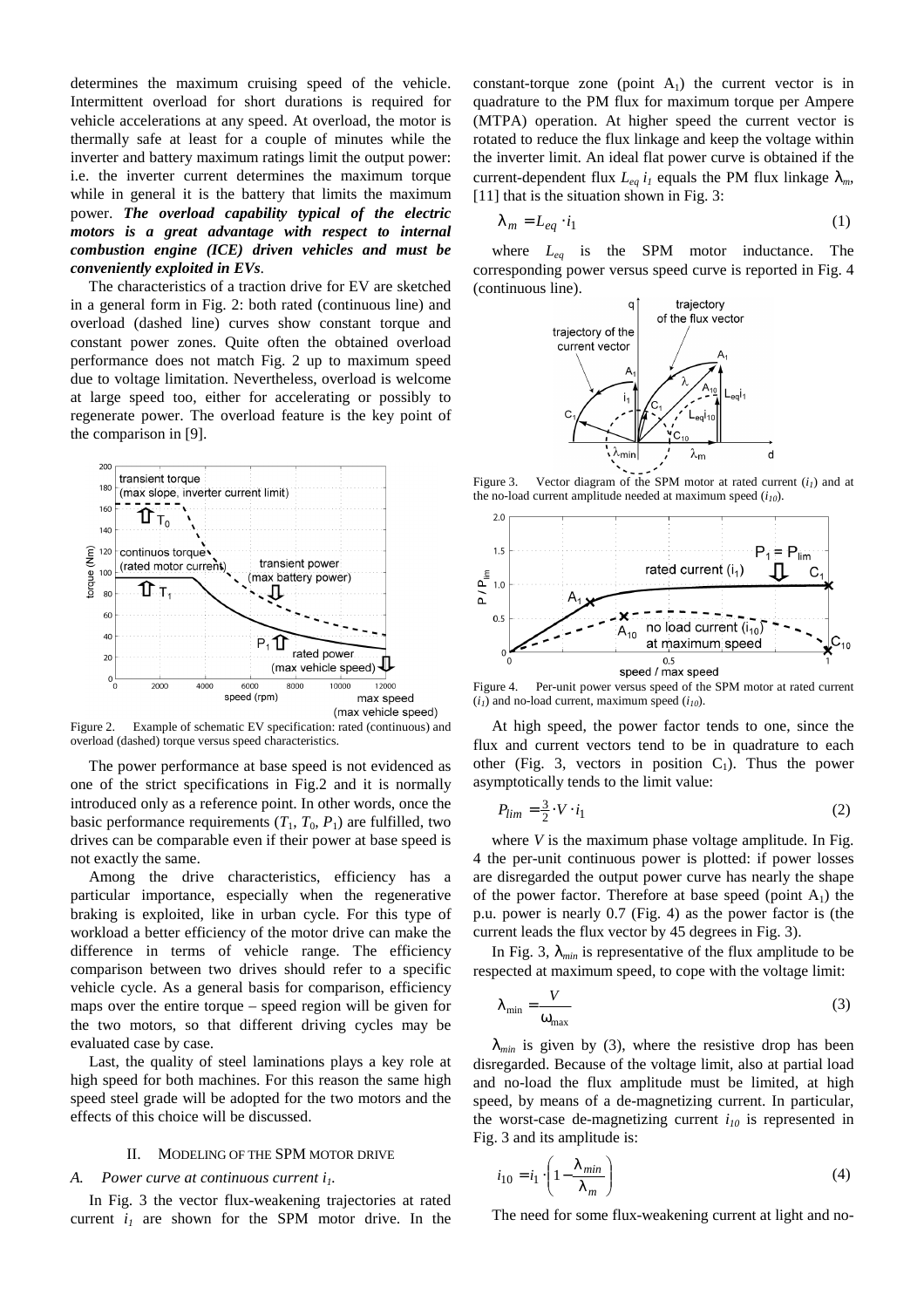load is a general drawback of this kind of motors, because it implies more copper losses. Most of the time the drive is at partial load in the speed range above the base speed. In such cases only a small part of the motor current is actually giving torque while *the most of Joule losses are spent just for flux weakening*, as will be evidenced in section V.

As said  $P_I = P_{\text{lim}}$  is the continuous power, determined by the maximum vehicle speed specification. Thus, the motor rated current  $i_l$  must match the power dissipation allowed by the motor cooling, while the PM flux  $\lambda_m$  must be maximized for obtaining an optimal torque to current ratio. As a consequence, the only parameter left to satisfy (1) is the motor inductance *Leq*, which must be properly designed at that aim. This generally implies the adoption of a fractional number of slots per pole per phase, as it will be discussed in the following [5].

#### *B. Power curve at overload current i0.*

In Fig. 5 the vector diagram at overload is shown, with reference to a current  $i_0$  that is 173% of the continuous current  $i_l$  (i.e. 3 times the Joule losses). At low speed, the power factor is quite low and the voltage limit is met very soon, because of the larger flux amplitude. From the constant torque working point  $(A_0$  in Fig. 5) the current is rotated until the flux vector is aligned to the *q* axis  $(B_0 \text{ in Fig. 5})$ , which represents the maximum torque per voltage (MTPV) flux condition [11]. To increase the speed further, the flux is kept along the  $q$  axis by reducing the  $i_q$  component only, with the  $i_d$  current equal to the characteristic current  $i_l$  (1).

The MTPV flux amplitude (5) is proportional to the torque current component *iq*:

$$
\lambda_{MTPV} \equiv \lambda_q = L_{eq} \cdot i_{q,MTPV} \tag{5}
$$

that is reduced proportionally to the speed (6) because of the constant voltage *V*.

$$
i_{q,MTPV} = \frac{\lambda_{MTPV}}{L_{eq}} = \frac{V}{\omega L_{eq}} \tag{6}
$$

As for the *q*-current, the torque also varies inversely with speed (7) and consequently the power results to be constant with speed (8), and equal to the *Plim* value (2).

$$
T_{MTPV} = \frac{3}{2} p \cdot \lambda_m \cdot i_{q,MTPV} = \frac{3}{2} p \cdot \frac{\lambda_m}{L_{eq}} \cdot \frac{V}{\omega} \tag{7}
$$

$$
P_{MTPV} = \frac{3}{2} \cdot \frac{\lambda_m}{L_{eq}} \cdot V = \frac{3}{2} \cdot V \cdot i_1 = P_{lim}
$$
 (8)

The condition (1) has been substituted in (8).

![](_page_3_Figure_12.jpeg)

Figure 5. Vector diagram of the SPM motor at overload current *i0*.

![](_page_3_Figure_14.jpeg)

Figure 6. Per-unit power versus speed of the SPM motor at rated current  $(i<sub>i</sub>)$  and 173% overload current  $(i<sub>0</sub>)$ .

*Once the MTPV limit is reached the output power is clamped to*  $P_{lim}$  *according to (8), independently of the* available current overload. In other words, the 173% overload current *i*<sub>0</sub> produces an overload torque below the base speed, as represented in Fig. 6, but the power overload vanishes as the speed increases beyond that point.

# III. IPM MOTOR DRIVE

*A. Power curve at rated current i<sup>1</sup>*

The torque of the IPM motor show both PM flux and anisotropy terms:

$$
T = \frac{3}{2} p \cdot \left[ \lambda_m \cdot i_q - L_d \left( \xi - 1 \right) \cdot i_d \cdot i_q \right] \tag{9}
$$

where  $\xi = L_q / L_d$  is the saliency ratio. For MTPA operation  $i_d$  is negative (Fig. 7) with an MTPA phase angle that varies from motor to motor. For flux weakening the current vector is rotated from the MTPA angle towards the MTPV locus, if any. As for the SPM, when the relationship (10) is true, the flux vector at rated current is driven towards zero and the MTPV locus is not met (Fig. 7), while it is met at overload current.

$$
\lambda_m = \frac{L_q}{\xi} \cdot i_1 \tag{10}
$$

Since  $L_q$  mainly depends on the airgap length, the  $\lambda_m$ value that fulfills (10) depends on the rotor anisotropy: the larger the anisotropy is, the lower  $\lambda_m$  is. In the SPM case there is a unique inductance value that depends on the stator design (type of winding, internal diameter, slot shape) and the magnet thickness, while here the *d*-axis inductance can be varied by means of ξ that relies basically on the rotor design. If  $\xi$  is maximized, then the PM flux needed to match (10) can be reduced with no loss of torque due to the increase of the reluctance torque in (9). The vector diagrams of two IPM motors designed according to (10), with same flux and current but different saliencies are schematically represented in Fig. 7. The λ*<sup>r</sup>* flux (where *r* stands for *reluctance*) is the one produced by the stator current.

As shown in the following, both the IPM machines can have the same rated torque of the SPM machine of same size. At high speed, as the vectors go through the respective flux weakening trajectories dashed in Fig. 7, the angle between the current and flux vectors always tends to 90°, as it was for the SPM motor in Fig. 3. Moreover, if the SPM and IPM machines are designed for satisfying (1) and (10) respectively, and have the same rated flux and current, they reach the same high speed asymptotic power [11].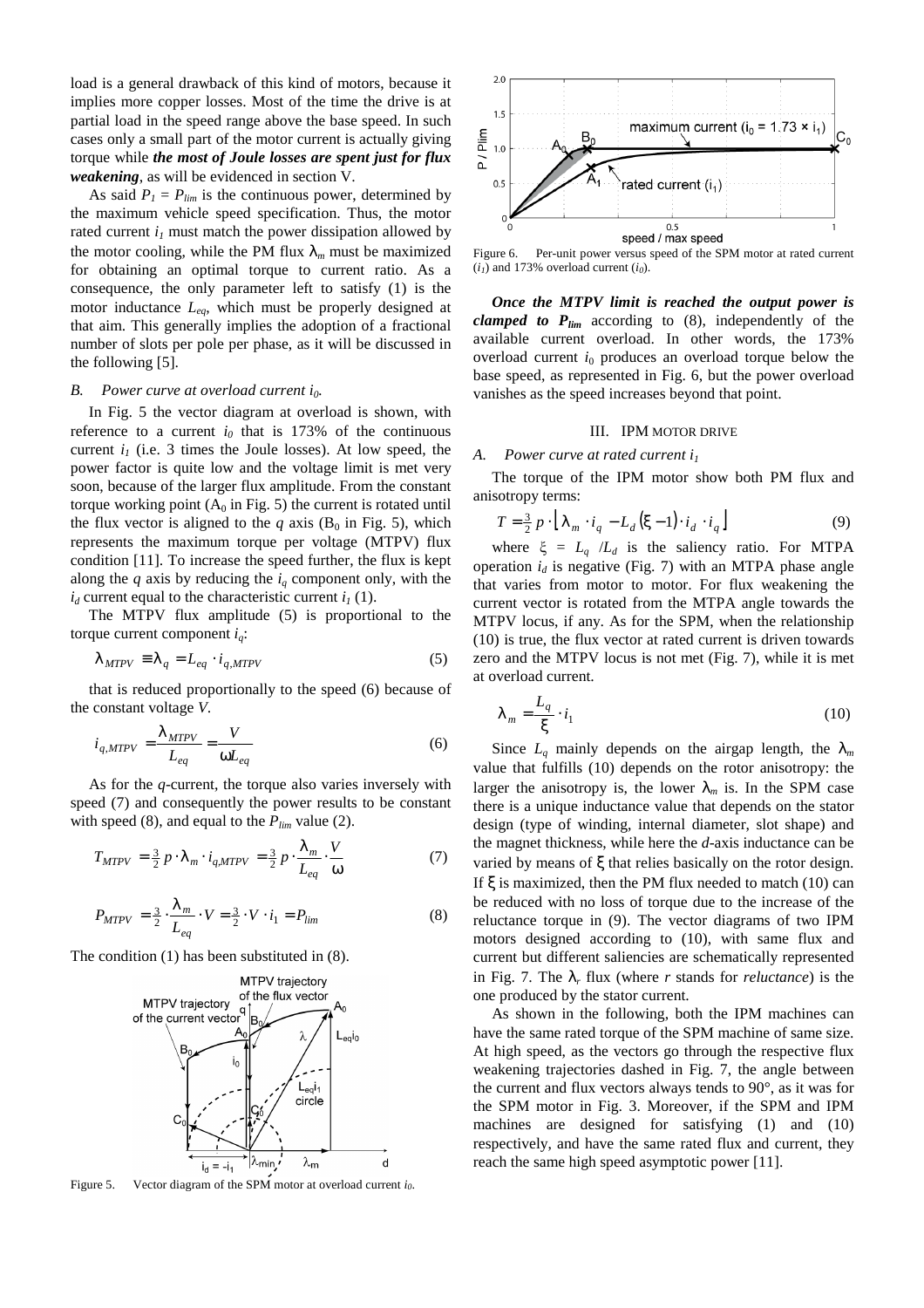![](_page_4_Figure_0.jpeg)

Figure 7. Vector diagrams of two IPM motors at rated current  $(i_l)$ , in the respective MTPA conditions. The dashed curves are the trajectories of the flux and current vectors in flux weakening. a) motor with low anisotropy. b) motor with high anisotropy.

The power curve of the two IPM motors at rated current is reported in Fig. 10 (dashed) and it is identical to the one reported in Figs. 4 and 6 for the SPM motor. For all Figs. 4, 6 and 10  $P_{lim}$  is the same. On the other hand, the low saliency IPM machine (Fig. 7a) has a  $\lambda_m$  flux that is comparable, in per-unit of the rated flux, to the one of the SPM machine. Also the related side effects are then comparable, namely the overvoltage in case of uncontrolled generator operation [12]. Instead, the high anisotropy motor (Fig. 7b) has much lower per-unit PM flux and side effects. In addition, the *design with high-saliency and low* λ*m improves the overload capability at large speed*, as shown in the following.

# *B. Overload current i0 and possible design choices*

The same current overload ratio  $i_0 = 1.73$   $i_1$  is considered for the IPM motor drive. The MTPV power is no longer clamped to an upper limit value (8), as it was for the SPM motor: nevertheless, the power curve in the MTPV region tend to drop with speed. For possibly having a flat power curve at overload it is convenient to design the IPM machine such that the MTPV zone is *encountered exactly at the maximum speed, at overload current*, as it was proposed in [13]. Under such assumption, the flux vector diagram at maximum speed, overload current conditions is the one in Fig. 8. The equation describing the MTPV trajectory is:

$$
\sin \delta = \frac{1}{4} \cdot \left( -\alpha + \sqrt{\alpha^2 + 8} \right) ; \ \alpha = \frac{\lambda_m}{\lambda} \cdot \frac{\xi}{\xi - 1} \ \ (11)
$$

where  $\delta$  is the flux phase angle defined in Fig. 7. In Fig. 8  $\delta_{max}$  is the flux angle at overload, maximum speed ( $\lambda = \lambda_{min}$ ) in eq. 11).

![](_page_4_Figure_7.jpeg)

Figure 8. IPM motor flux diagram at maximum speed and overload current *i*<sub>0</sub>: the MTPV locus is supposed to be met exactly at maximum speed, maximum current..

![](_page_4_Figure_9.jpeg)

Figure 9. Minimum flux as a function of current overload and anisotropy ratio.

Equation (12) is obtained by inspection of the figure:

$$
\frac{L_d i_0}{\lambda_{min}} \approx \sin \delta_{max} + \frac{\lambda_m}{\lambda_{min}} \quad (12)
$$

Substituting (10) in (12) the relationship (13) is obtained:

$$
\frac{\lambda_{min}}{\lambda_m} = (\sin \delta_{max})^{-1} \cdot \left(\frac{i_0}{i_1} - 1\right) \quad (13)
$$

According to (13) the minimum flux increases with the current overload. As a consequence, from (3) and (13), *the maximum speed that is feasible without encountering the MTPV reduces with the overload current*. The implicit equation (13) (δ*max* depends of the flux ratio according to eq. 11) has been plotted in fig. 9 for better clarity. Given the overload ratio  $i_0/i_1$  the ratio  $\lambda_{min}/\lambda_m$  follows, with little dependency on the motor saliency.

However, with a higher saliency  $\lambda_m$  is lower (and so it is  $\lambda_{min}$ ) and the feasible maximum speed increases accordingly. To point out this, in Fig. 10 two IPM machines are compared: one with high saliency (ξ=8) and low PM flux (IPM1), and the other with low saliency ( $\xi=2$ ), higher PM flux (IPM2).

The two machines are designed to give the same continuous power curve  $(P<sub>I</sub>)$  with the same current  $(i<sub>I</sub>)$  and voltage (*V*). IPM1 is designed to meet the MTPV at maximum speed, as explained, while IPM2 encounters the MTPV around 0.3 p.u. speed. Two conclusions can be drawn by inspection of Fig. 10:

- *both IPM motors can be overloaded at low and high speed*, differently from the SPM case;
- *the overload capability is much higher in those motors with a higher saliency.*

![](_page_4_Figure_20.jpeg)

Figure 10. Per-unit power versus speed for two IPM motor drives with different saliency ratio and PM magnet flux, designed for the same continuous torque and power (T1 , P1) according to (10), and with the same rated flux  $(λ<sub>est</sub>)$ .

#### *C. Limitations of the adopted linear model*

The curves of Figs. 4, 6, 10 (and also Fig. 11) have been obtained by means of linear machine models, for simplicity.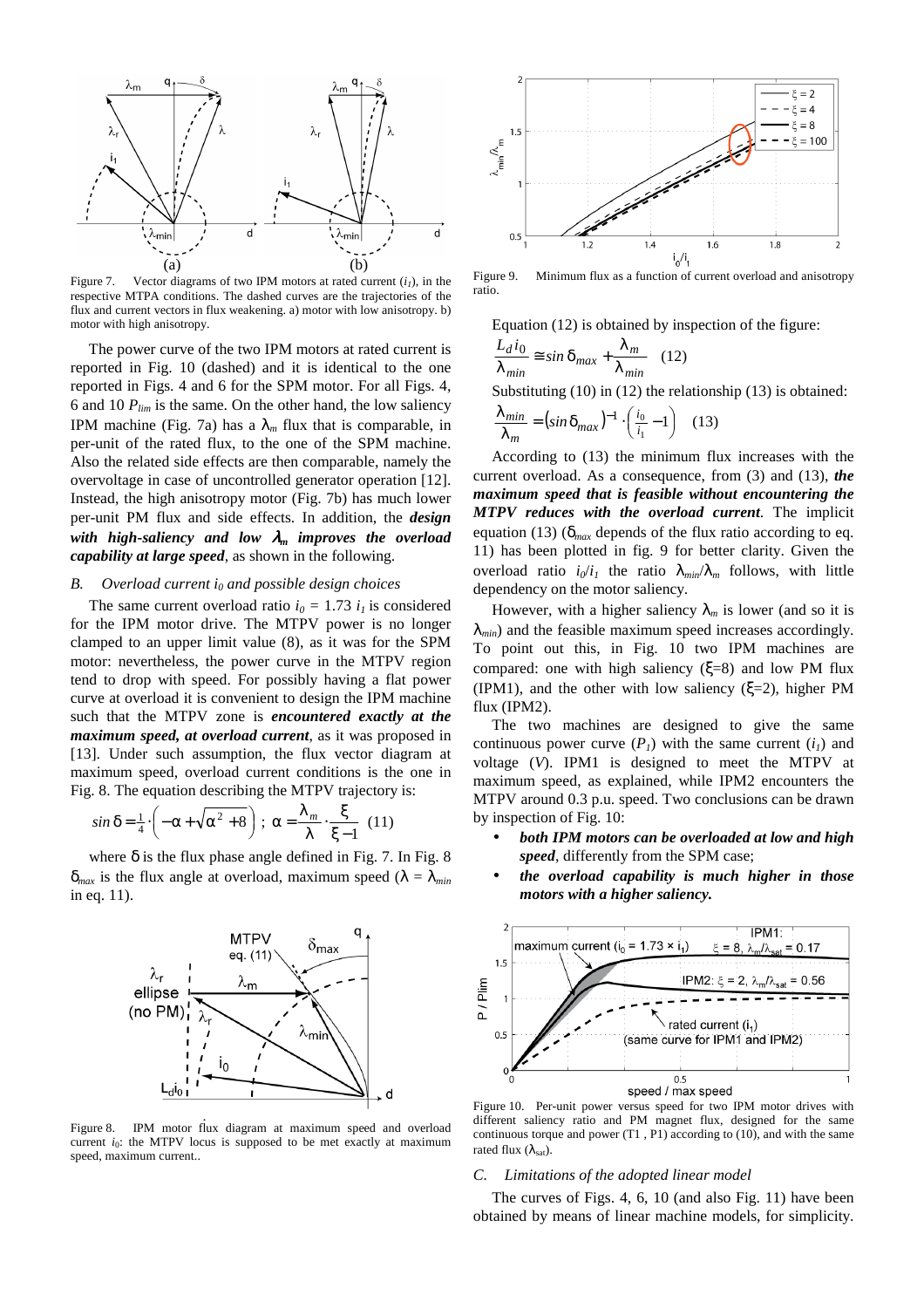The performance at rated current is correctly represented by the model, because it is assumed that the rated flux amplitude (MTPA flux at rated current  $i_1$ ) coincides with the core saturation limit  $(\lambda_{sat})$  for all the considered motors. However, at overload the effects of saturation are not represented by the simplified model, that tend to overestimate the overload capability of all the considered machines (included the SPM one). For this reason a shaded area has been adopted in Figs. 6, 10 and 12 around the low speed overload zone, as a reminder of the limitations of this simplified model. Nevertheless, the simplified model is well representative of the behavior of the various machines in the flux weakened region, where saturation effects are less evident. As a validation, FEA calculated power curves are reported and discussed in section IV (Fig. 12).

# *D. Effect of reinforcing the PM flux.*

The overload capability of IPM motors at high speed can be further improved if the PM flux is designed according to (14), that means higher than what considered so far according to (10).

$$
\lambda_m = \frac{L_q}{\xi} \cdot \frac{i_1 + i_0}{2} \tag{14}
$$

For a 173% overload the PM flux is increased by 36%. As a consequence, (13) becomes (15).

$$
\frac{\lambda_{min}}{\lambda_m} = \left(\sin \delta_{max}\right)^{-1} \cdot \left(\frac{i_0}{i_1} - 1\right) \cdot \left(\frac{i_0}{i_1} + 1\right)^{-1} \tag{15}
$$

The minimum flux ratio (15) is roughly reduced by 2.73 times with respect to (13), and the maximum speed that is feasible with no MTPV limitation is two times higher (2.73 / 1.36).

![](_page_5_Figure_7.jpeg)

Figure 11. Effect of increased PM flux on overload capability: per-unit power vs speed curves for IPM1 (same as Fig. 8) and IPM1 with PM flux increased by 36% according to (13).

In Fig. 11 the power vs speed curves are shown for the high anisotropy machine IPM1 ( $\xi = 8$ ) both at rated and at overload with the PM designed according to (10) and (13) respectively. Dotted lines are the IPM1 curves of Fig. 10. As said, the rated performance has no practical modification, while the overload performance is improved. Fig. 11 also shows that *the design of PM flux is not critical for high saliency motors*. Again, the comparison of Fig. 11 with Fig. 6 points out the dramatic difference between SPM and IPM motors, as concerns the overload capability.

#### IV. DESIGN AND COMPARISON OF TWO EXAMPLE MOTORS

Up to this point the motor design was not considered at all, except for the assumptions made with (1) and (10). An exhaustive comparison necessarily deals with actual design restrictions, i.e. thermal limits given by losses and the torque density and efficiency that can be obtained according to. To this aim, two example designs are reported in the following, with the common assumptions of:

- outer diameter (216 mm) and stack length (170 mm);
- 50kW continuous power at 12000 rpm maximum speed;
- 173% current overload.

Both the machines are liquid cooled. The phase rated voltage is 173V pk. Due to the impact of iron loss at large speed values, a good quality steel (M250-35A) has been used, for both designs. The same PM grade is also adopted (BMN-38SH).

With such design specifications, it turned out that the rated current for both machines is 208 A (pk) and the overload current is 360 A (pk). The SPM motor has shorter end-connections (8% of active length against 17%) and a larger copper cross section  $(+33%)$  resulting in a phase resistance of 21 m $\Omega$  (SPM) versus 26 m $\Omega$  (IPM) at 130 °C. The numbers of turns in series per phase are 23 and 20 respectively. If the total slot cross section of the IPM motor was made the same of the one of the SPM, the motor would have still had the same continuous power with less Joule losses, but the overload capability would have been partially limited. It is worth to notice that the PM quantity of the IPM rotor is 40% higher than the one of the SPM rotor. This is not a general rule and depends on the two specific designs. The actual IPM motor was not optimized, from this point of view. With different design choices the PM quantity comparison could have given different results. Still, *it remains true that choosing an IPM motor instead of a SPM one is not a matter of reducing the cost of the permanent magnets*, as could have been expected.

The evaluation of the rated and overload power curves and a thorough comparison of power losses and efficiency will be given in the following.

|                                                        |      | <b>SPM</b> | <b>IPM</b> |
|--------------------------------------------------------|------|------------|------------|
| Pole pairs                                             |      | 2          | 2          |
| Stator slots                                           |      | 48         | 6          |
| Number of turns                                        |      | 23         | 20         |
| Stator outer diameter                                  | mm   | 216        |            |
| Stator inner diameter                                  | mm   | 131        | 142        |
| Stack length                                           | mm   | 170        |            |
| Airgap                                                 | mm   | 0.7        |            |
| Base speed                                             | rpm  | 3500       | 3500       |
| Max speed                                              | rpm  | 12000      |            |
| Continuous torque                                      | Nm   | 110        | 110        |
| Continuous current                                     | A pk | 208        | 208        |
| Overload torque                                        | Nm   | 135        | 200        |
| Overload current                                       | A pk | 360        | 360        |
| Characteristic current<br>(PMs at $20^{\circ}$ C)      | A pk | 226        | 230        |
| Phase rated voltage                                    | V pk | 173        | 173        |
| Phase back-emf<br>$(12000$ rpm, PMs at $20^{\circ}$ C) | V pk | 554        | 152        |
| Phase resistance<br>at $130^{\circ}$ C                 | Ω    | 0.021      | 0.026      |
| Steel grade                                            |      | M250-35A   |            |
| PM grade                                               |      | BMN-38SH   |            |
| PM quantity                                            | kg   | 1.35       | 1.95       |

TABLE I - RATINGS OF THE TWO MOTOR DESIGNS.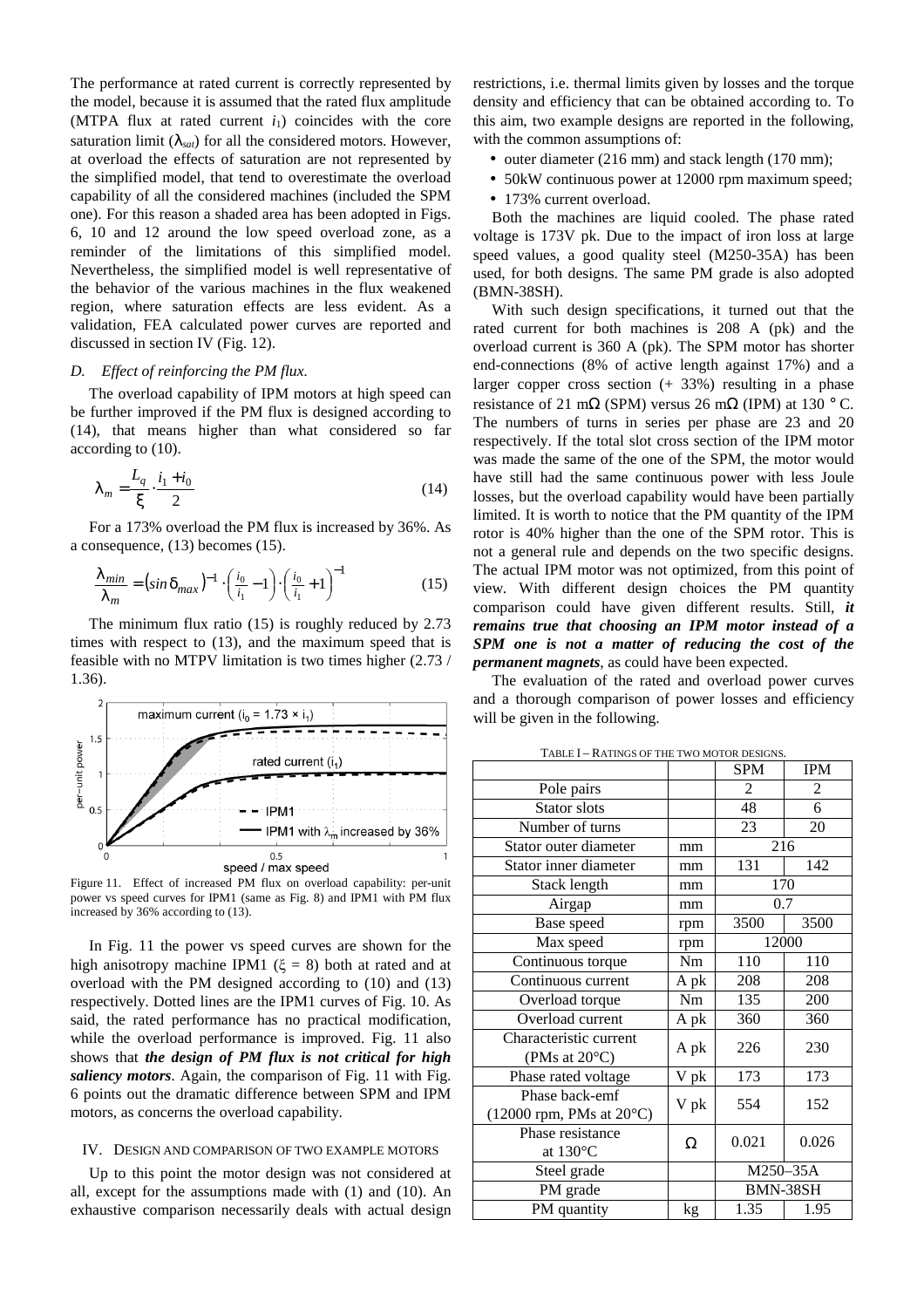# *A. SPM motor design*

The key point of the design is to satisfy the relationship (1), that is to match the short circuit current with the thermal and demagnetization current limits. To this aim, fractional slots are used, giving the additional benefit of shorter end connections [5]. Due to the high maximum speed, the pole number must be maintained as low as possible, for limiting the iron losses. As a consequence a 6 slots, 4 poles (1/2 slots/pole-phase) was chosen, with a double layer winding (Fig. 1, left). Another tentative solution was also tested, with 12 slots and 10 poles (2/5 slots/pole-phase) and abandoned due to excessive core and PM loss (the fundamental frequency was up to 1 kHz). It is supposed that the PMs are constrained into a non conductive retaining sleeve, such as a carbon fiber sleeve, for avoiding the additional eddy current losses related to some kind of conductive retention devices. However, the additional depth required for that sleeve has not been considered, in the magnetic design.

#### *B. IPM motor design*

With the aim of minimizing the *d*-axis inductance, a multiple barrier rotor structure was chosen, shown in Fig. 1 (right). Moreover, to reduce torque ripple and high speed losses the combination 24/20 of stator and rotor slots per pole pair was conveniently chosen [14]. The PM flux was designed according to (10). The mechanical robustness of the rotor at high speed is related to the proper design of the interlayer iron ribs, in terms of placement and thickness. The rotor has been verified against maximum centrifugal stress with reference to a maximum speed of 14000 rpm that is 20% higher than the maximum operating speed.

# *C. Power curves*

As shown in Fig.12, the two motors give the same continuous power curve, when supplied with the same current, at the same inverter voltage. The comparison of Fig. 12 with the curves based on the linear model of Figs. 6, 10 points out the effects of core saturation. The rated power curves are slightly affected by saturation, for both the motors. Though, the torque curves at overload are much different from the ones forecasted by the linear model, also at low speed. This is due to saturation and cross saturation effects. This one is clearly heavier in the SPM case, which gives a definitely lower overload torque, also at low speed.

![](_page_6_Figure_6.jpeg)

Figure 12. Example motors, having the same continuous torque, power and current  $(P_I, T_I, i_I)$ . The two motors have the same stator diameter and stack length.

#### *D. FEA evaluation of the iron losses*

The core losses have been calculated by means of transient finite element analysis (FEA) over the whole torque and speed ranges of the two motors using MagNet, Infolytica. The iron loss model is based on the Epstein Frame loss measurements declared by the manufacturer and uses a modified Steinmetz equation augmented with an eddy current term to fit the loss manufacturer data. The accuracy of the model relies on the availability of loss curve data from the manufacturer at several frequencies, in particular at high frequency [15], and the M250-35A grade is characterized up to 2500 Hz.

#### *E. Loss and efficiency maps*

The loss maps of the two motors are reported in Figs. 13- 14. The torque profile lined in white is the torque at rated current  $i_1$  that is common to both motors, while the upper profiles of the maps are determined by the overload current  $i_0$ and the overload area of the IPM motor is larger as said. The PM temperature is 100 °C. The PMs of the surface mounted machine are segmented tangentially in 5 parts, for reducing the eddy current losses and not segmented axially. The effect of axial segmentation will be discussed later.

![](_page_6_Figure_13.jpeg)

Figure 13. Total loss map of the SPM motor. The white line refer to the continuous current  $i_1 = 208$  A (pk), the outside limit of the map refer to the overload current  $i_0 = 360$  A (pk). PMs at  $100^\circ$  C. Copper at  $130^\circ$  C.

![](_page_6_Figure_15.jpeg)

Figure 14. Total loss map of the IPM motor. The white line refer to the continuous current  $i_1 = 208$  A (pk), the outside limit of the map refer to the overload current  $i_0$  = 360 A (pk). PMs at 100 $\degree$  C. Copper at 130 $\degree$  C.

The two maps of Figs. 13-14 put in evidence that the losses of the IPM motor are progressive with the load torque at all speeds while the losses of the SPM motor are not, except for very low speed. As soon as the speed increases the SPM suffers from two terms of losses that are independent of the torque: PM losses and Joule losses due to the deexcitation current component (negative  $i_d$ ), and this explains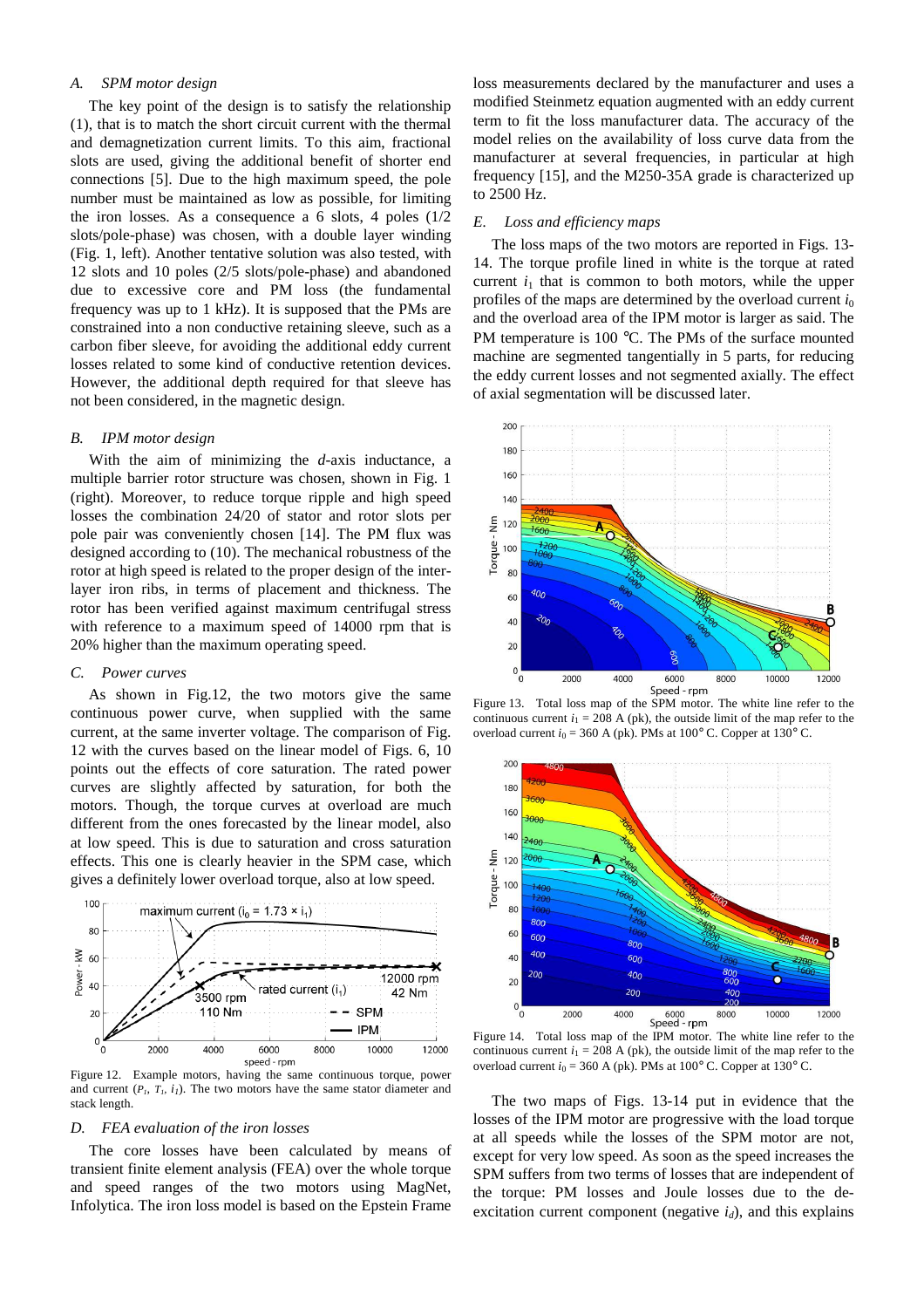the curled shape of the constant-loss curves in Fig. 13. On the other end, the IPM motor has little more copper losses and then higher loss overall at rated current due to the higher phase resistance. The harmonic losses of the IPM at high speed have been minimized by the specific 24-20 slot design [14]: with less rotor layers and less stator slots per pole higher core losses could be expected.

The efficiency maps are reported in Figs.15-16 showing that both the machines are rather efficient on the entire area of operation: as for the losses, the SPM motor is more efficient at low speed and much less at high speed.

![](_page_7_Figure_2.jpeg)

Figure 15. Efficiency map of the SPM motor. Same conditions as Fig. 13.

![](_page_7_Figure_4.jpeg)

Figure 16. Efficiency map of the IPM motor. Same conditions as Fig. 14.

# *F. Detail of losses in specific points*

Loss components are detailed for the three working points A, B and C put in evidence in Figs. 13-16:

- Point A (110 Nm, 3500 rpm) is representative of mild accelerations and decelerations in urban cycles.
- Point B (40 Nm, 12000 rpm) is cruising power at maximum speed.
- Point C (20 Nm, 10000 rpm) is cruising power at 80% of the maximum speed.

At the relatively low speed point A the losses have a dominant Joule term and a similar core terms. The losses are mainly on the stator and the IPM motor is less efficient in this area. At maximum speed, continuous power (point B) the SPM has significant PM losses that can be limited by further segmentation the PMs also in the axial direction [16]. Two options of axial segmentation are reported in the middle subfigure of Fig. 17. They show that for obtaining a significant reduction of the losses a troublesome 10-part segmentation would be required, added to the already assumed 5-part tangential segmentation.

Losses at point C show that the SPM Joule term is much higher despite the 20% lower resistance, due to the need of de-excitation current.

In case the operating speed specification was lower the SPM drive might have been helped by the possible adoption of a higher number of poles. If 10 or 14 poles are feasible, the continuous power density of the SPM motor can be higher [3], but still the IPM motor would maintain a much higher overload capability. Nevertheless, the actual trend in traction is to increase the speed as much as possible for reducing the motor size, and this makes high pole numbers unfeasible.

![](_page_7_Figure_15.jpeg)

Figure 17. Detail of motor losses in the three working points A, B, C circled in Figs. 13-16.

#### V. CONCLUSIONS

Surface-mounted and interior-mounted PM synchronous motors have been thoroughly compared, for application to electric traction. The SPM motor has concentrated windings and a simpler construction. With equal active parts size and cooling *the two motors give the same continuous power*. The IPM motor has a good overload capability over the entire speed range, if the saliency of the machine is maximized, while *the output power of the SPM motor cannot overcome the continuous power rating independently of the applied current overload*. Dealing with losses and efficiency, the SPM motor is affected by *extra-Joule losses for de-exciting the PM flux* at high speed and PM losses that require segmentation in both directions (circumferential and axial). On the contrary, the IPM motor has higher Joule losses at low speed due to end connections and requires a properly *high number of stator slots and*